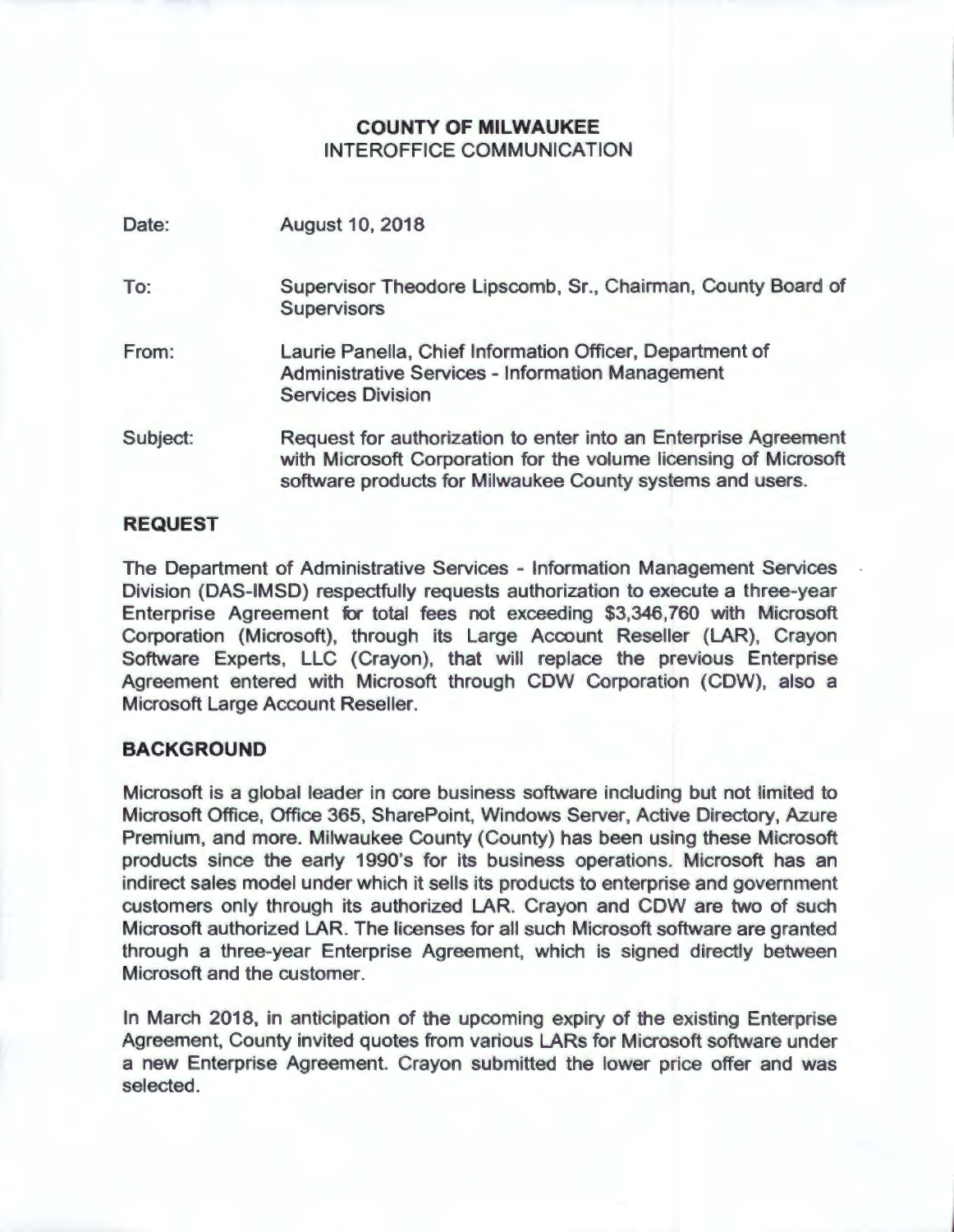DAS-IMSD hired a consulting firm, Software Licensing Advisors, to help negotiate the license fees for the Microsoft products with Crayon and Microsoft under the new Enterprise Agreement. As a result of these negotiations, DAS-IMSD was able to save approximately \$218,000 (compared to the amount originally submitted by Crayon) for the County over the three (3) year term of the Enterprise Agreement. However, these negotiations took longer time than anticipated due to which the Enterprise Agreement could not be timely negotiated with Microsoft prior to the previous contract end. Given, there was no County board meeting scheduled in August, 2018 and the mission critical nature of these software products for Milwaukee County business operations, DAS-IMSD had to request Microsoft and Crayon to allow County to use its products till this new Enterprise Agreement is approved by the County Board of Supervisors in September 2018 board meeting. Microsoft and Crayon granted this request.

Overall, this new Enterprise Agreement provides County with an excellent pricing model, the benefits of software assurance (upgrades and updates), an ability to seamlessly license both on-premises software and cloud services under one contract, as well as simplified licensing management of the Microsoft products. Under the terms of this contract, County will have the flexibility to choose software and cloud services for different user types, optimize technology spend to fit County needs, and streamline software compliance and asset management across all of County's Microsoft software purchases. Milwaukee County is licensing the following software products under this contract:

- Email (OWA or Outlook)
- Microsoft Word
- Excel
- PowerPoint
- SharePoint
- Skype
- OneNote
- Teams
- OneDrive for Business
- System Center Configuration Manager
- Advanced Threat Protection (ATP)
- Security features native to Office365
- Office 365
- eDiscovery
- PowerShell
- Advanced End User Protection (encryption)
- Anti-virus
- Server Operating System software
- Desktop/Laptop/Tablet Operating System Software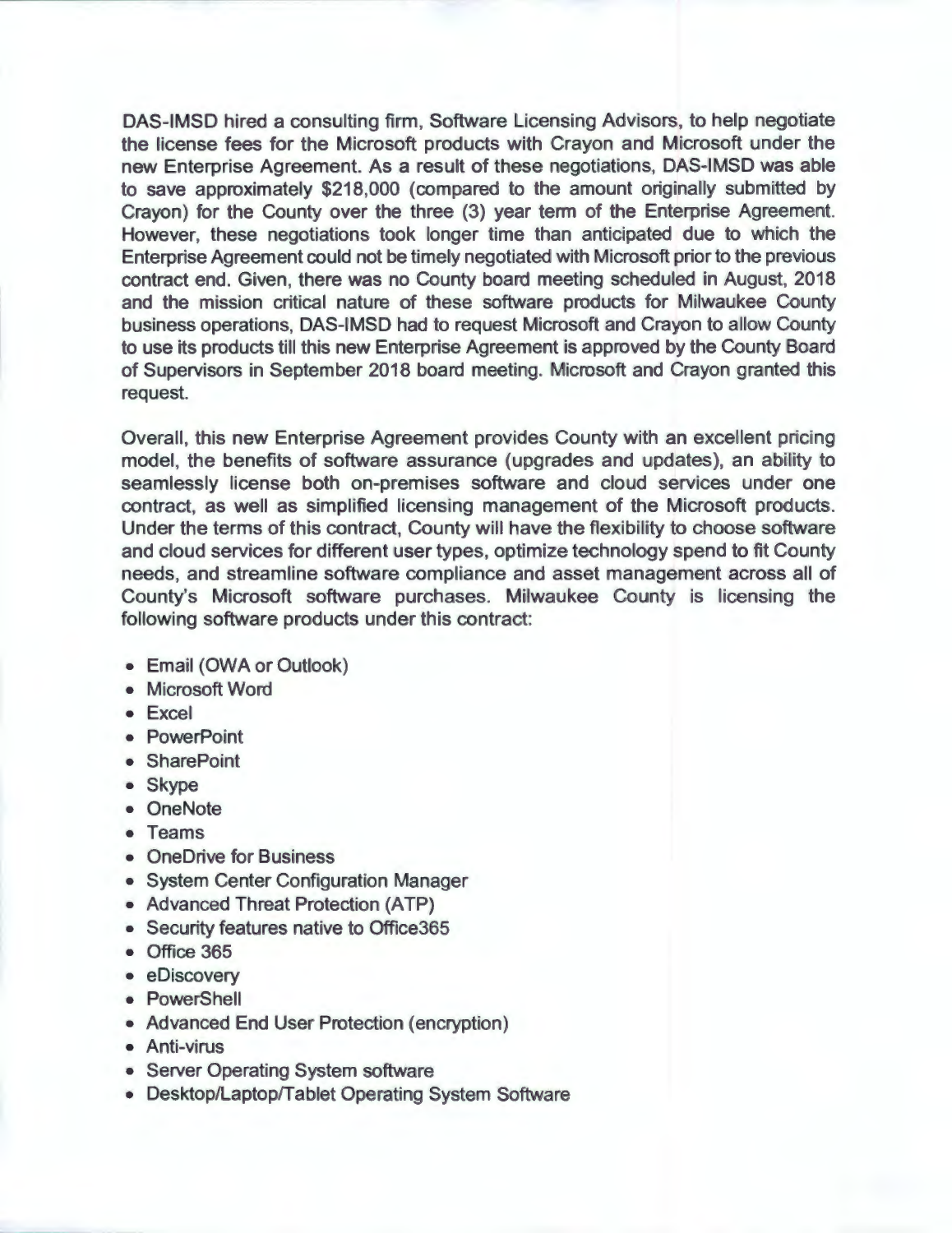- Azure Active Directory
- Active Directory
- Microsoft DNS
- Dynamic Host Configuration Protocol (DHCP)
- Core Infrastructure
- Active Directory Federation Services (AD FS)

# **OVERALL COST**

The total not to exceed fees under the proposed three-year Enterprise Agreement is \$3,346,761. The following table provides a breakdown of the anticipated total licensing and maintenance services fees to be paid to Crayon each twelve-month period of the Enterprise Agreement and the funding availability/ request plan for the same:

| <b>Microsoft Enterprise Agreement</b>      |                                                        |                                                                                                                                  |  |
|--------------------------------------------|--------------------------------------------------------|----------------------------------------------------------------------------------------------------------------------------------|--|
| <b>Period</b>                              | <b>Not to Exceed Fees</b><br><b>Under the Contract</b> | <b>Fund Availability</b>                                                                                                         |  |
| <b>Year One</b><br>$07/01/18 - 06/30/19*$  | \$1,045,779                                            | DAS - IMSD has budgeted<br>to pay for Year 1 fees<br>under this Enterprise<br>Agreement in its 2018<br>adopted operating budget. |  |
| <b>Year Two</b><br>$07/01/19 - 06/30/20$   | \$1,122,521                                            | Fund request made in<br>DAS-IMSD 2019 operating<br>budget request                                                                |  |
| <b>Year Three</b><br>$07/01/20 - 06/30/21$ | \$1,178,460                                            | Funds to be requested in<br>DAS-IMSD 2020 operating<br>budget                                                                    |  |
| <b>TOTAL FEES</b>                          | \$3,346,760                                            |                                                                                                                                  |  |

\* Refer to the above section. Microsoft has allowed County to continue using the Microsoft products until the new Enterprise Agreement is approved by the County Board of Supervisors in the September 2018 board meeting. The payment for Year 1 fees will be made in September 2018 and will be retroactive to licenses used by County since July 1, 2018.

Under this new Enterprise Agreement, County reserves the right to terminate the contract upon thirty (30) days prior notice to Microsoft, if needed, due to nonappropriation of funds by County Board of Supervisors at any time during the term of this contract.